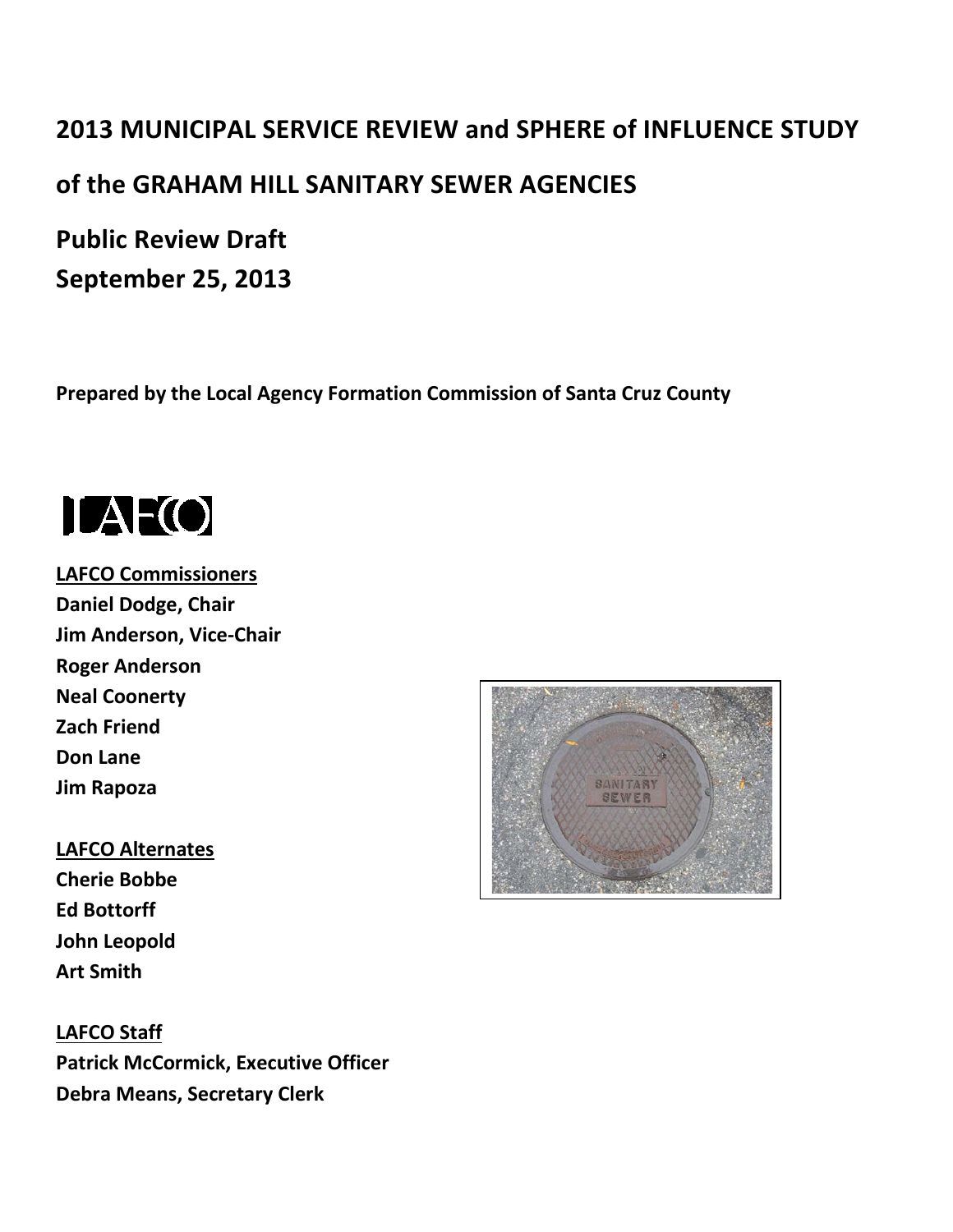## **MUNICIPAL SERVICE REVIEW FOR COUNTY SERVICE AREA 10 (ROLLING WOODS) AND COUNTY SERVICE AREA 57S (WOODS COVE)**

## **1.1 Municipal Service Review**

The purpose of this study is to evaluate the sanitary sewer agencies in the Graham Hill Road area north of the Santa Cruz city limits, and to make determinations concerning the need for services, service area boundaries, alternatives for the configuration of public agencies to provide the services, and options for service efficiencies. The study will be used by the Local Agency Formation Commission of Santa Cruz County when reviewing sphere of influence amendments and agency boundary reorganizations, including two pending applications.

The study area is the Graham Hill Road corridor north of the City of Santa Cruz.

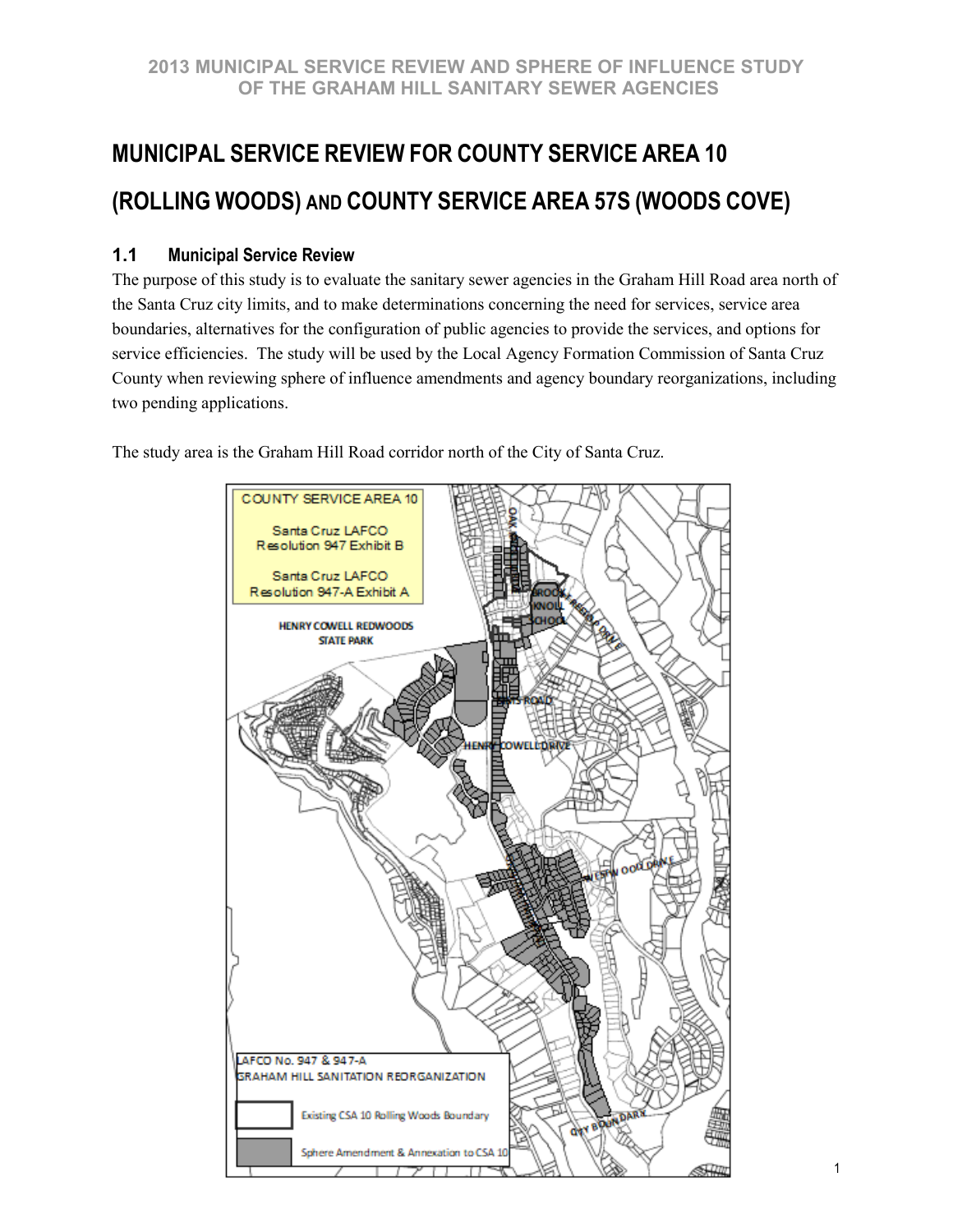There are two sanitary sewer agencies currently operating in the study area: County Service Area 10 (Rolling Woods) and County Service Area 57S (Woods Cove).

County Service Area 10 (Rolling Woods) operates a sanitary sewer collection system in the southern part of Rolling Woods centering around Treetop Drive. There are 34 connections. The county service area's sewage is transported through a gravity sewer main to the corner of Graham Hill Road and Henry Cowell Drive, where it connects to the Graham Hill sewer main, currently operated by County Service Area 57S, which transports the sewage to the City of Santa Cruz system. The City treats the sewage at its Neary Lagoon Wastewater Treatment Facility and disposes the treated effluent in the Pacific Ocean off West Cliff Drive.

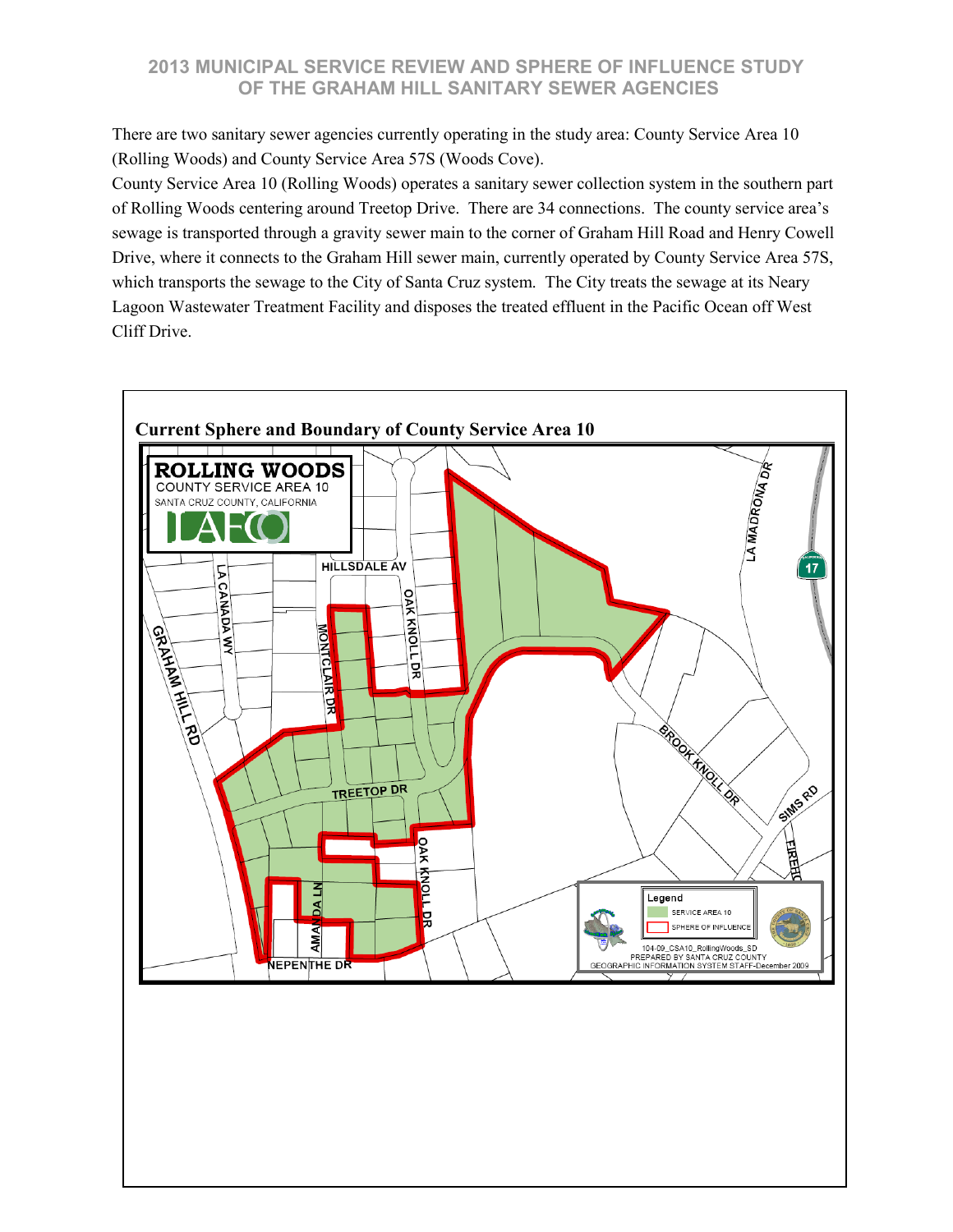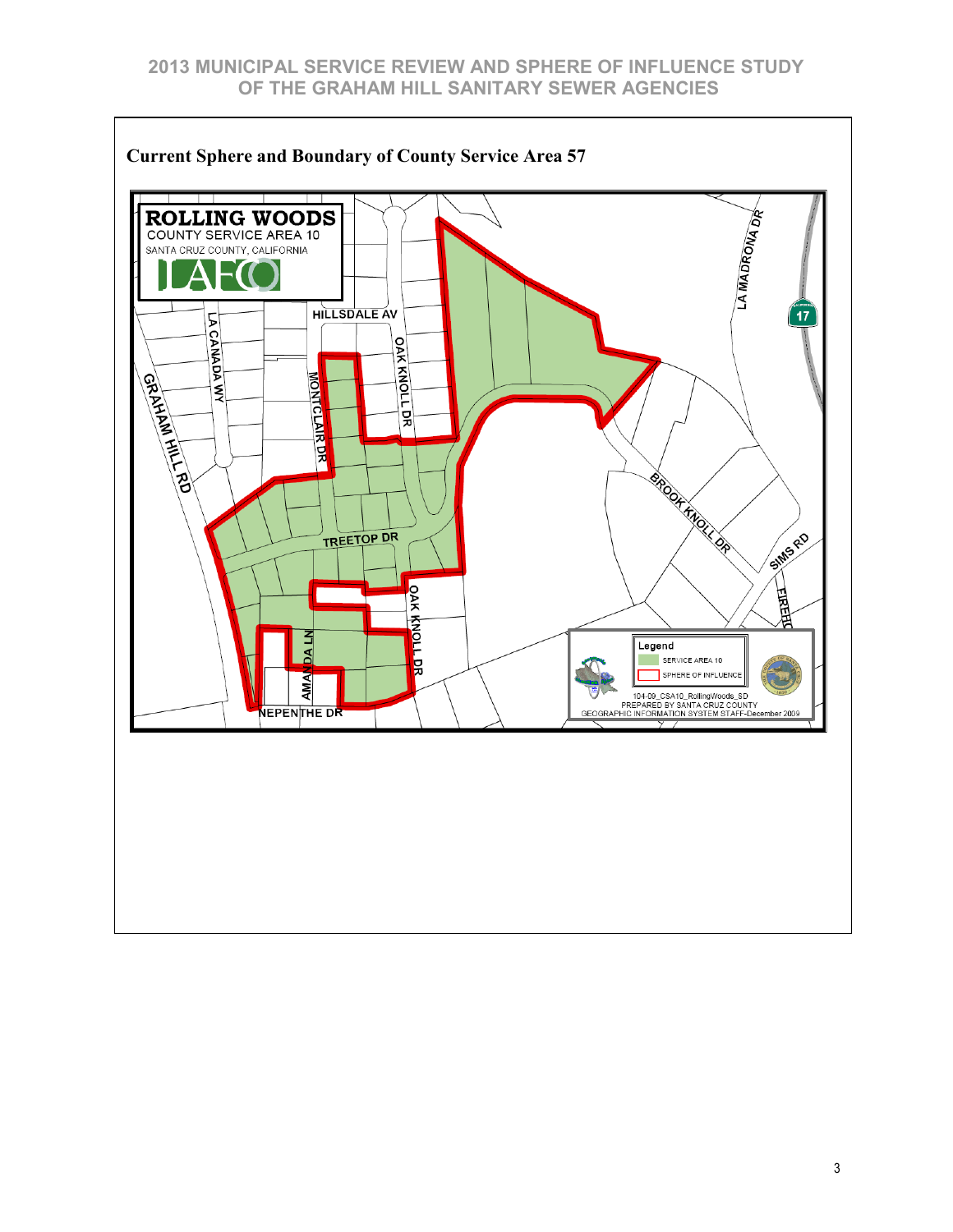## **1.2 Growth and Population**

The study area is substantially built-out with low-density single-family homes. County Service Areas 10 build-out under the County General Plan, an additional 37 people could live in new houses built on vacant parcels within the expanded sphere.

## **Table 1. Houses and Population**

|                                                                               | <b>Current CSA 10</b><br><b>Rolling Woods</b> | <b>Current CSA 57</b><br><b>Woods Cove</b> | <b>Expanded Sphere</b> | <b>Total</b> |
|-------------------------------------------------------------------------------|-----------------------------------------------|--------------------------------------------|------------------------|--------------|
| <b>Connected Houses</b>                                                       | 34                                            | 60                                         | 0                      | 94           |
| 2013                                                                          |                                               |                                            |                        |              |
| Est. Population                                                               | 90                                            | 159                                        | 0                      | 249          |
|                                                                               |                                               |                                            |                        |              |
| Existing Houses on                                                            | $\pmb{0}$                                     | 3                                          | 220                    | 223          |
| Septic                                                                        |                                               |                                            |                        |              |
| Est. Population                                                               | $\pmb{0}$                                     | 8                                          | 583                    | 591          |
|                                                                               |                                               |                                            |                        |              |
| Potential New Houses                                                          | $\overline{4}$                                | 1                                          | 10                     | 15           |
| Est. Population                                                               | 11                                            | 3                                          | 27                     | 41           |
|                                                                               |                                               |                                            |                        |              |
| <b>Total Houses</b>                                                           | 38                                            | 64                                         | 230                    | 332          |
| Est. Population                                                               | 101                                           | 170                                        | 611                    | 881          |
|                                                                               |                                               |                                            |                        |              |
| Sources: 2010<br>Census, and LAFCO<br>staff estimate<br>2.65 people per house |                                               |                                            |                        |              |

#### *Municipal Service Review Determination[1](#page-4-0)*

 $\overline{a}$ 

*Determination MSR1. Growth and population projections for the affected area.*

*a. The proposed expanded sphere of influence for County Service Area 10 currently contains approximately 881 residents, of which approximately 249 are living in homes utilizing the Graham Hill sewer main and 591 are living in homes utilizing individual septic systems. Under the current general plan, the maximum build-out would result in a population of approximately 41 additional people living within the proposed expanded sphere of influence for County Service Area 10.*

<span id="page-4-0"></span><sup>&</sup>lt;sup>1</sup> Municipal Service Review determinations (Government Code Section 56430) and Sphere of Influence determinations (Government Code Section 56425) are in bold italics and are carried over to the Resolutions No. 947 and 947-A, by which the Commission adopts these determinations and takes action on the applications.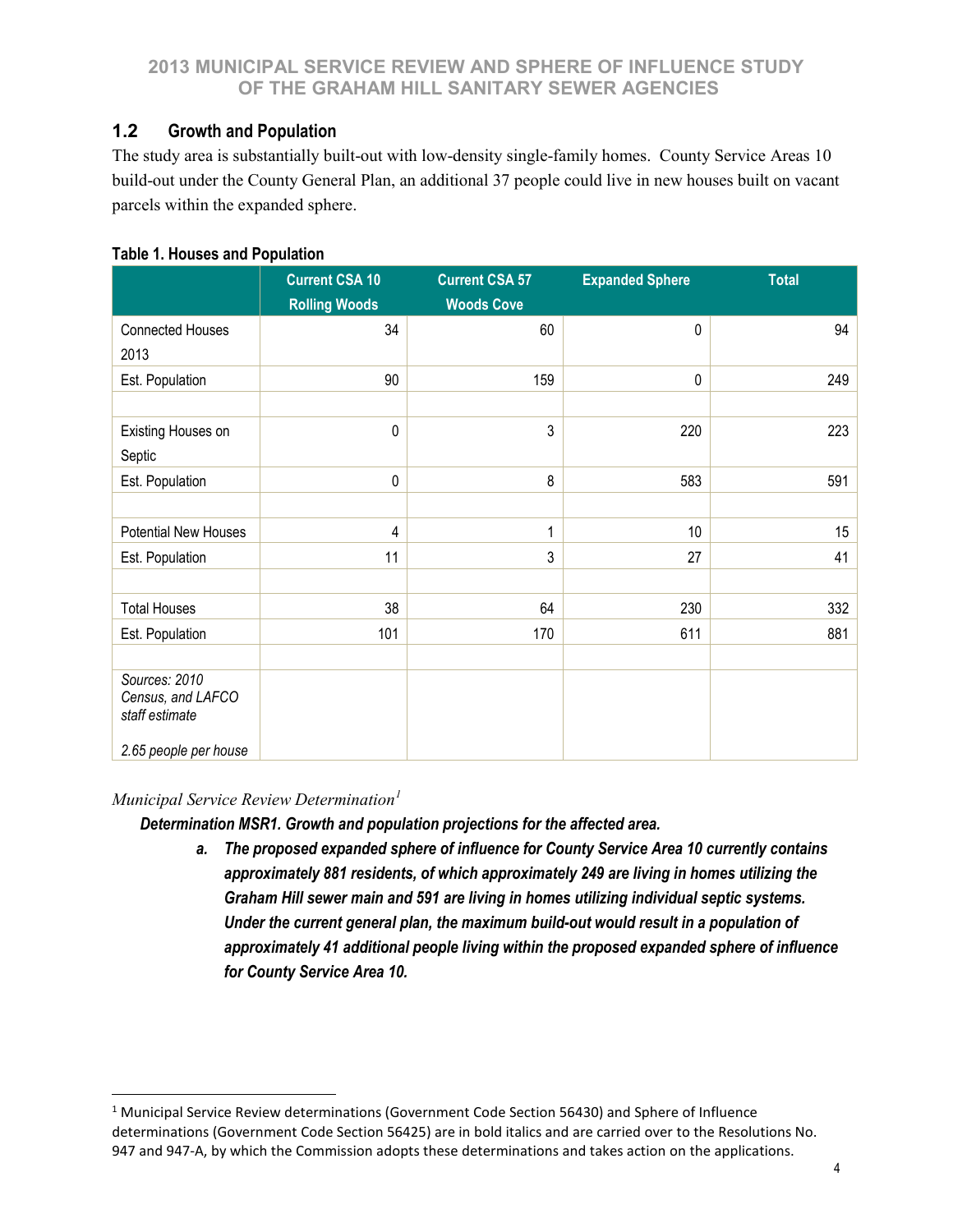## **1.3 Environmental Justice**

Within each municipal service review, Government Code Section 56430(a) (2) requires LAFCO to address "the location and characteristics of any disadvantaged unincorporated communities within or contiguous to the sphere of influence." A community is disadvantaged if its annual median household income is less than 80 percent of the statewide annual median household income. In 2001, the median household<sup>[2](#page-5-0)</sup> income in the Graham Hill Pasatiempo census tract was \$92,819 in 2011. This compares with the Santa Cruz County median household income of \$66,030 and the statewide median household income of \$57,287. The Graham Hill Pasatiempo median household income is 162% of the state median. Disadvantages communities have median household incomes less than \$45,830 (80% of state median). There are no identified pockets of low-income areas within or adjacent to the current or proposed expanded CSA 10 Sphere of Influence.

## *Determination MSR 2. The location and characteristics of any disadvantaged unincorporated communities within or contiguous to the sphere of influence.*

- *a. There are no disadvantaged unincorporated communities within or contiguous to the existing spheres of County Service Area 10 and County Service Area 57.*
- *b. There are no disadvantages unincorporated communities within or contiguous to the proposed expanded sphere of influence for County Service Area 10.*

## **1.4 Infrastructure Needs and Deficiencies**

The Graham Hill sewer main was constructed in 2009 to serve the 60 homes in the approved Woods Cove Subdivision<sup>[3](#page-5-1)</sup> and the adjacent horse showgrounds. One condition of the County's approval was that no additional connections be made to the sewer main until additional environmental review could be conducted to assess the impacts of serving the much larger "Greater Pasatiempo" area, which included Beulah Park, Pasatiempo, Rolling Woods, the Sims Road area, and the properties along Graham Hill Road north of the Santa Cruz City limits. The sewer line was sized to handle peak flow from the entire Greater Pasatiempo area which was calculated based upon a maximum of 825 potential connections at buildout.[4](#page-5-2) There are currently 94 connections, using approximately 11% of the capacity of the planned connections. If all parcels are connected to the sewer within the proposed expanded sphere of influence of County Service Area 10, there would be 337 connections using approximately 41% of the capacity of the planned connections. Therefore, the Graham Hill sewer main has adequate transmission capacity for the proposed expansion of the CSA 10 sphere of influence.

<span id="page-5-0"></span> $\overline{a}$ <sup>2</sup> American Community Survey 2007-2011, US Census Bureau

<span id="page-5-1"></span><sup>&</sup>lt;sup>3</sup> Known as "Graham Hill Estates" during the County's land use permitting process

<span id="page-5-2"></span><sup>4</sup> County staff report titled "Graham Hill Estates Proposed Sewer Line Capacity" for October 20, 1998 agenda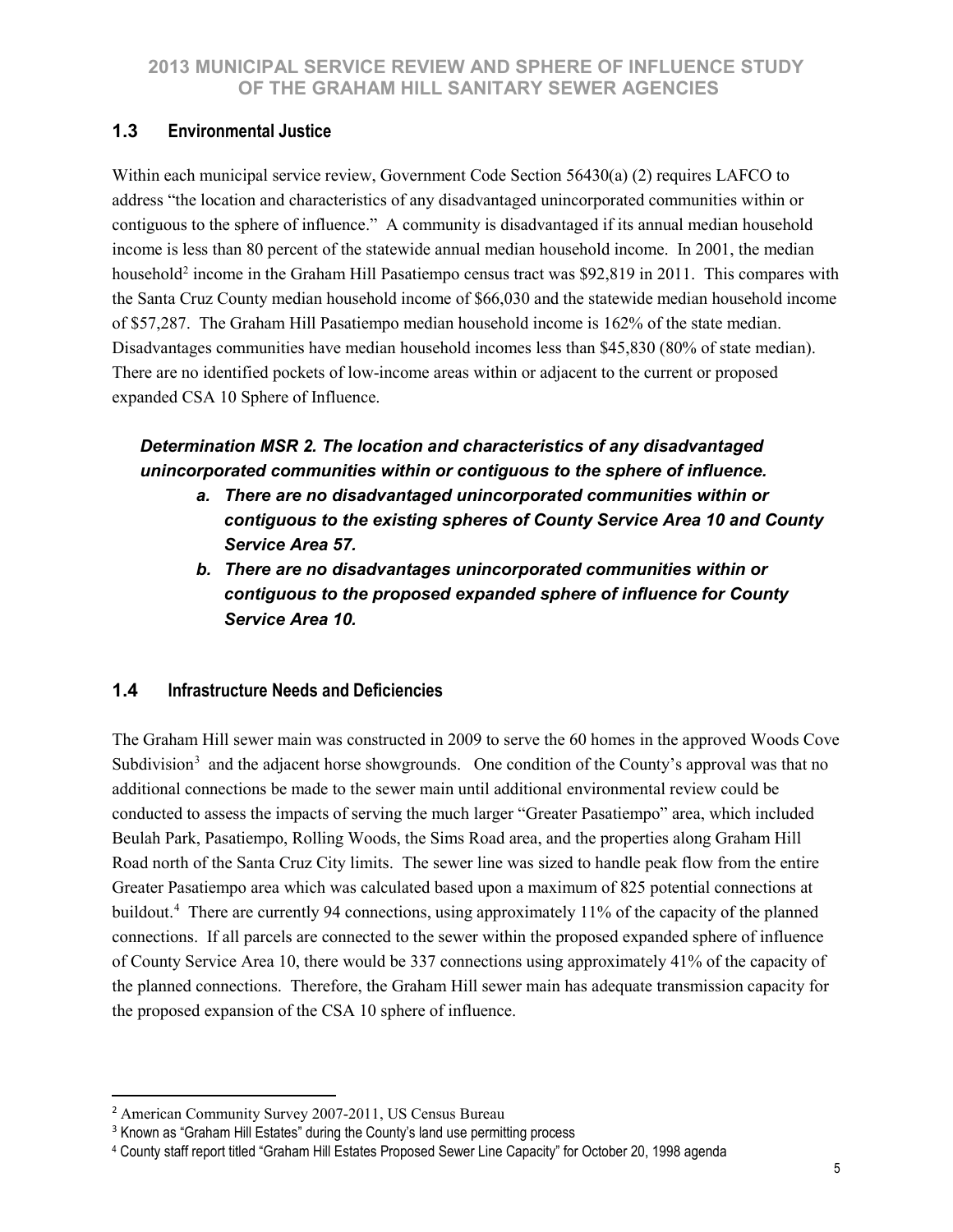| <b>Treatment Facility / Areas Served</b>                                                                                                                                                              | <b>Permitted</b><br><b>Capacity</b> | 2003-2004<br>Actual | 2013<br>Actual | 2020<br>Projected | Avg.<br><b>Annual</b><br><b>Increase</b> |
|-------------------------------------------------------------------------------------------------------------------------------------------------------------------------------------------------------|-------------------------------------|---------------------|----------------|-------------------|------------------------------------------|
| City of Santa Cruz Wastewater Treatment<br>Facility<br>City of Santa Cruz<br>City of Capitola<br>Live Oak<br>Soquel<br>Aptos<br>CSA10 - Rolling Woods<br>CSA 57 - Graham Hill<br><b>UC Santa Cruz</b> | 17.00                               | 10                  | 10.50          | 10.78             | 0.5%                                     |
| Sources: 2005 Countywide Service Review,<br>LAFCO; and 2011 City of Santa Cruz<br>Municipal Service Review, LAFCO                                                                                     |                                     |                     |                |                   |                                          |

#### **Table 2. Wastewater Treatment**

The City's Wastewater Treatment Plant has a 17 million gallons per day dry weather capacity. The average daily flow is 10.[5](#page-6-0) million gallons per day.<sup>5</sup> The design for wet weather flow is 81 million gallons per day.<sup>[6](#page-6-1)</sup> It serves approximately 130,000 residents of the City of Santa Cruz, City of Capitola, unincorporated Live Oak, Soquel, Aptos, Rolling Woods, and Woods Cove. There is sufficient treatment capacity to connect all the parcels within the proposed expanded Rolling Woods County Service Area.

*Determination MSR 3. Present and planned capacity of public facilities, adequacy of public services, and infrastructure needs or deficiencies including needs or deficiencies related to sewers, municipal and industrial water, and structural fire protection in any disadvantaged , unincorporated communities within or contiguous to the sphere of influence.*

- *a. The Graham Hill sewer main has sufficient capacity to serve the proposed expanded sphere of influence for County Service Area 10, if all the parcels are built out in accordance with the County General Plan and connected to the sewer main.*
- *b. The City of Santa Cruz Wastewater Treatment Plant has sufficient capacity to serve the proposed expanded sphere of influence for County Service Area 10, if all parcels are built out in accordance with the County General Plan and connected to the sewer main.*

## **1.5 Financing Constraints, Cost Avoidance, and Rate Re-Structuring Opportunities**

Wastewater services for CSA 10 (Rolling Woods), CSA 57 (Woods Cove) and the City's Wastewater Treatment Plant are funded through sewer service charges and connection fees.

 $\overline{a}$ 

<span id="page-6-0"></span><sup>5</sup> 2011 City of Santa Cruz Municipal Service Review and North Campus Sphere of Influence Amendment Study, Santa Cruz LAFCO, November 2011.

<span id="page-6-1"></span><sup>6</sup> <http://www.cityofsantacruz.com/index.aspx?page=148> accessed online in September 2013.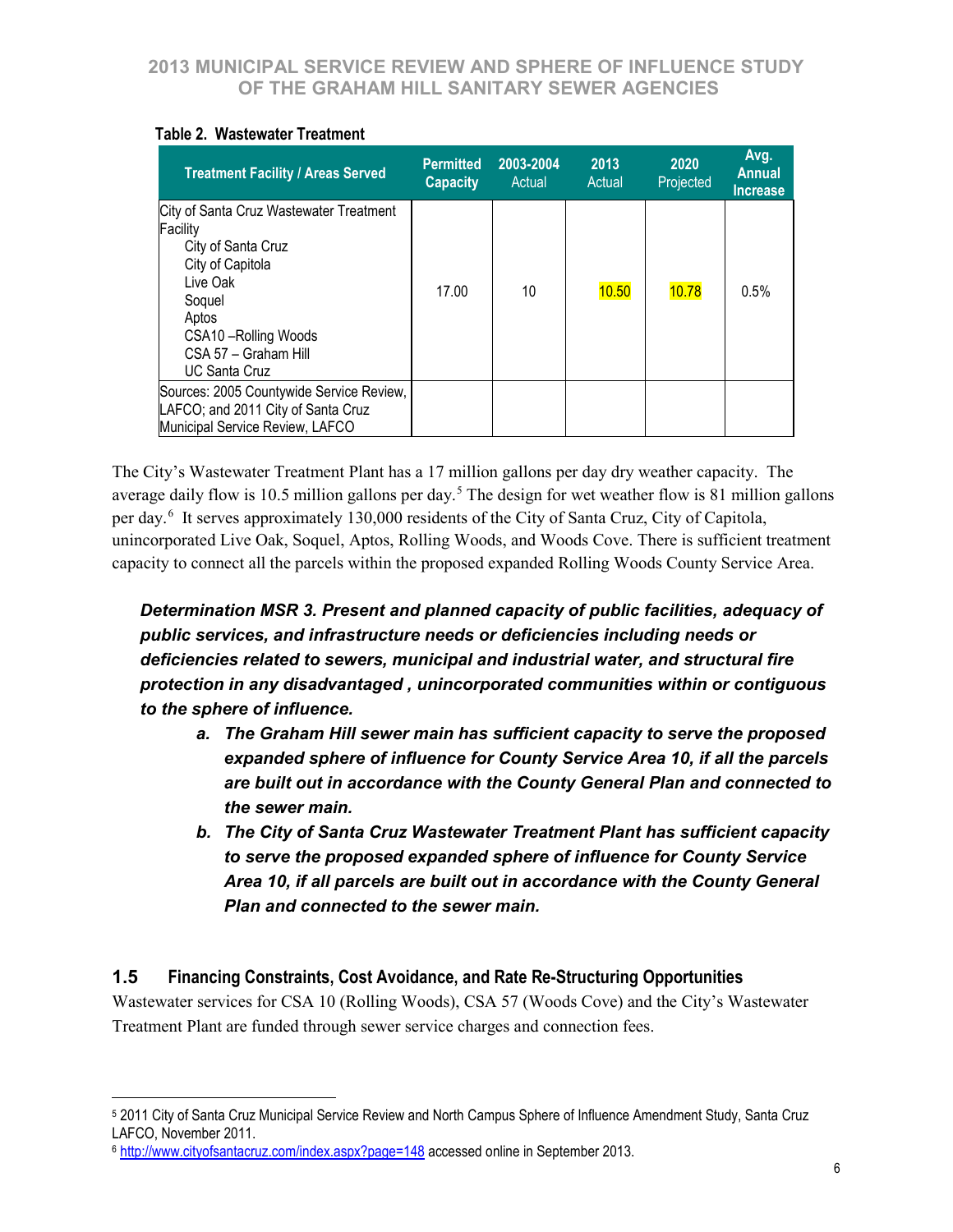| Table 3. County Service Area 10 (Rolling Woods) Budget |                          |                                |                             |                             |                               |                               |
|--------------------------------------------------------|--------------------------|--------------------------------|-----------------------------|-----------------------------|-------------------------------|-------------------------------|
| <b>Requirements</b>                                    | <b>Actual</b><br>2011-12 | <b>Appropriated</b><br>2012-13 | <b>Estimated</b><br>2012-13 | <b>Requested</b><br>2013-14 | <b>Recommended</b><br>2013-14 | <b>Change from</b><br>2012-13 |
| Appropriations                                         |                          |                                |                             |                             |                               |                               |
| Services & Supplies                                    | \$5,467                  | \$7,340                        | \$7,061                     | \$7,340                     | \$7,340                       | \$0                           |
| <b>Fixed Assets</b>                                    | \$0                      | \$54,291                       | \$53,743                    | \$6,102                     | \$6,102                       | ( \$48, 189)                  |
| Approp. For Cont.                                      | \$0                      | \$311                          | \$0                         | \$0                         | \$0                           | (\$311)                       |
| Total                                                  | \$5,467                  | \$61,942                       | \$60,804                    | \$13,442                    | \$13,442                      | (\$48,500)                    |
| Increase Reserve                                       | \$3,988                  | \$0                            | \$0                         | \$0                         | \$0                           | \$0                           |
| <b>Total Requirements</b>                              | \$9,455                  | \$61,942                       | \$60,804                    | \$13,442                    | \$13,442                      | (\$48,500)                    |
| Available Funds                                        |                          |                                |                             |                             |                               |                               |
| Fund Balance Available                                 | \$43,210                 | \$45,912                       | \$45,912                    | \$1,158                     | \$1,158                       | (\$44,754)                    |
| Cancel Reserve                                         | \$0                      | \$3,988                        | \$3.988                     | \$0                         | \$0                           | (\$3,988)                     |
| Revenue                                                | \$12,157                 | \$12,042                       | \$12,062                    | \$12,284                    | \$12,284                      | \$242                         |
| Total                                                  | \$55,367.00              | \$61,942.00                    | \$61,962.00                 | \$13,442.00                 | \$13,442.00                   | ( \$48,500)                   |

#### The budgets for CSA 10 and CSA 57 are summarized below:

This district provides sewer collection services for the residents of the Rolling Woods subdivision. The Rolling Woods Treatment Plant was abandoned in 2010. As a result of the construction of the new sewer system, fourteen seepage leach pits and appurtenances, which were part of the sewer treatment and disposal system and no longer in service, were abandoned in 2012-13.

The recommended financing includes an estimated June 30, 2013 fund balance of \$1,158, sewer service fees of \$12,264, and other revenues of \$20. The recommended appropriations are \$13,442, leaving an estimated \$0 in unappropriated fund balance.

|                                     | $12 - 13$    | $13 - 14$    |
|-------------------------------------|--------------|--------------|
| <b>Service</b>                      | <b>Allow</b> | <b>Recom</b> |
|                                     |              |              |
| Permits                             | \$1,700      | \$1,700      |
| Sewer Line Maintenance & Operations | \$5,000      | \$5,000      |
| Engineering                         | \$500        | \$500        |
| Accounting and Audit Fees           | \$140        | \$140        |
| <b>Capital Reserves</b>             | \$54,291     | \$6,102      |
| Contingencies                       | \$311        | \$0          |
|                                     |              |              |
| <b>TOTAL</b>                        | \$61,942     | \$13,442     |

#### **Table 4. Rolling Woods CSA Budget Detail**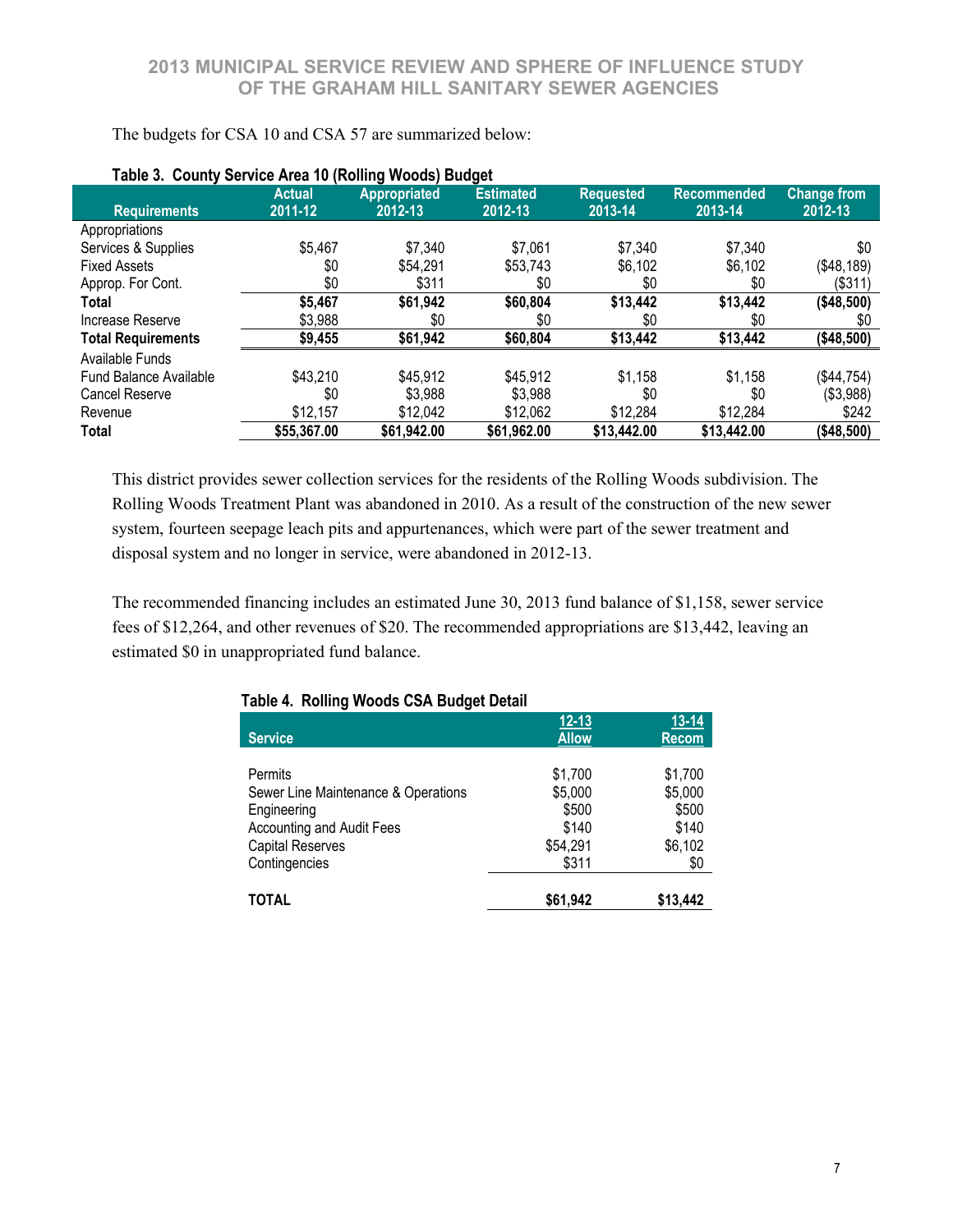|                           | <b>Actual</b> | ,,,,,,,<br><u>.</u><br>----<br><b>Appropriated</b> | <b>Estimated</b> | Middledge and cannacted corricool<br><b>Requested</b> | Recommended | <b>Change from</b> |
|---------------------------|---------------|----------------------------------------------------|------------------|-------------------------------------------------------|-------------|--------------------|
| <b>Requirements</b>       | 2011-12       | 2012-13                                            | 2012-13          | 2013-14                                               | 2013-14     | 2012-13            |
|                           |               |                                                    |                  |                                                       |             |                    |
| Appropriations            |               |                                                    |                  |                                                       |             |                    |
| Services & Supplies       | \$31,539      | \$110,270                                          | \$57,248         | \$105,270                                             | \$105,270   | (\$5,000)          |
| <b>Fixed Assets</b>       | \$0           | \$473,143                                          | \$0              | \$533,613                                             | \$533,613   | \$60,470           |
| Approp. For Cont.         | \$0           | \$20,000                                           | \$0              | \$20,000                                              | \$20,000    | \$0                |
| Total                     | \$31,539      | \$603,413                                          | \$57,248         | \$658,883                                             | \$658,883   | \$55,470           |
| Increase Reserve          | \$6,029       | \$14,918                                           | \$14,918         | \$0                                                   | \$0         | (\$14,918)         |
| <b>Total Requirements</b> | \$37,568      | \$618,331                                          | \$72,166         | \$658,883                                             | \$658,883   | \$40,552           |
| Available Funds           |               |                                                    |                  |                                                       |             |                    |
| Fund Balance Available    | \$463,363     | \$527,042                                          | \$527,042        | \$545,898                                             | \$545,898   | \$18,856           |
| Cancel Reserve            | \$10,961      | \$0                                                | \$0              | \$20,947                                              | \$20,947    | \$20,947           |
| Revenue                   | \$90,286      | \$91,289                                           | \$91,022         | \$92,038                                              | \$92,038    | \$749              |
| Total                     | \$564,610     | \$618,331                                          | \$618,064        | \$658,883                                             | \$658,883   | \$40,552           |

#### **Table 5. County Service Area 57 (Woods Cove) Both drainage and sanitation services.**

This district provides water related drainage and sewer collection system maintenance and operations service in the Graham Hill County Service Area, which serves the Woods Cove subdivision.

The recommended financing includes an estimated June 30, 2013 fund balance of \$545,898, cancellation of designations/reserves of \$20,947, drainage assessments of \$32,293, sewer service charges of\$57,245, and other revenues of \$2,500. The recommended appropriations are \$658,883, leaving an estimated \$0 in unappropriated fund balance.

|                                    | <b>Drainage</b> |              |              | <b>Sanitation</b> |
|------------------------------------|-----------------|--------------|--------------|-------------------|
|                                    | $12 - 13$       | $13 - 14$    | $12 - 13$    | $13 - 14$         |
| <b>Service</b>                     | <b>Allow</b>    | <b>Recom</b> | <b>Allow</b> | <b>Recom</b>      |
|                                    |                 |              |              |                   |
| Maintenance & Operations           | \$18,500        | \$19,000     | \$24,000     | \$24,000          |
| Engineering                        | \$3,000         | \$3,000      | \$50,000     | \$50,000          |
| Utilities / Chemicals              | \$0             | \$0          | \$7,500      | \$2,000           |
| <b>NPDES II Contribution</b>       | \$4,000         | \$4,200      | \$0          | \$0               |
| <b>DPW Services</b>                | \$2,500         | \$2,600      | \$200        | \$200             |
| Contingencies                      | \$20,000        | \$20,000     | \$0          | \$0               |
| <b>Accounting &amp; Audit Fees</b> | \$300           | \$0          | \$270        | \$270             |
| <b>Capital Reserves</b>            | \$200,589       | \$217,524    | \$272,554    | \$316,089         |
|                                    |                 |              |              |                   |
| <b>TOTAL</b>                       | \$248,889       | \$266,324    | \$354,524    | \$392,559         |

## **Table 6. Woods Code CSA Budget Detail**

#### **Controlling Costs**

The County is controlling costs for the CSAs by sharing accounting, management, and operations staff assigned on an as-needed basis from the County staff. The costs for small sewage collection systems are typically higher for small systems that don't benefit from economies of scale of large systems such as the City of Watsonville, the City of Santa Cruz, and the County Sanitation District.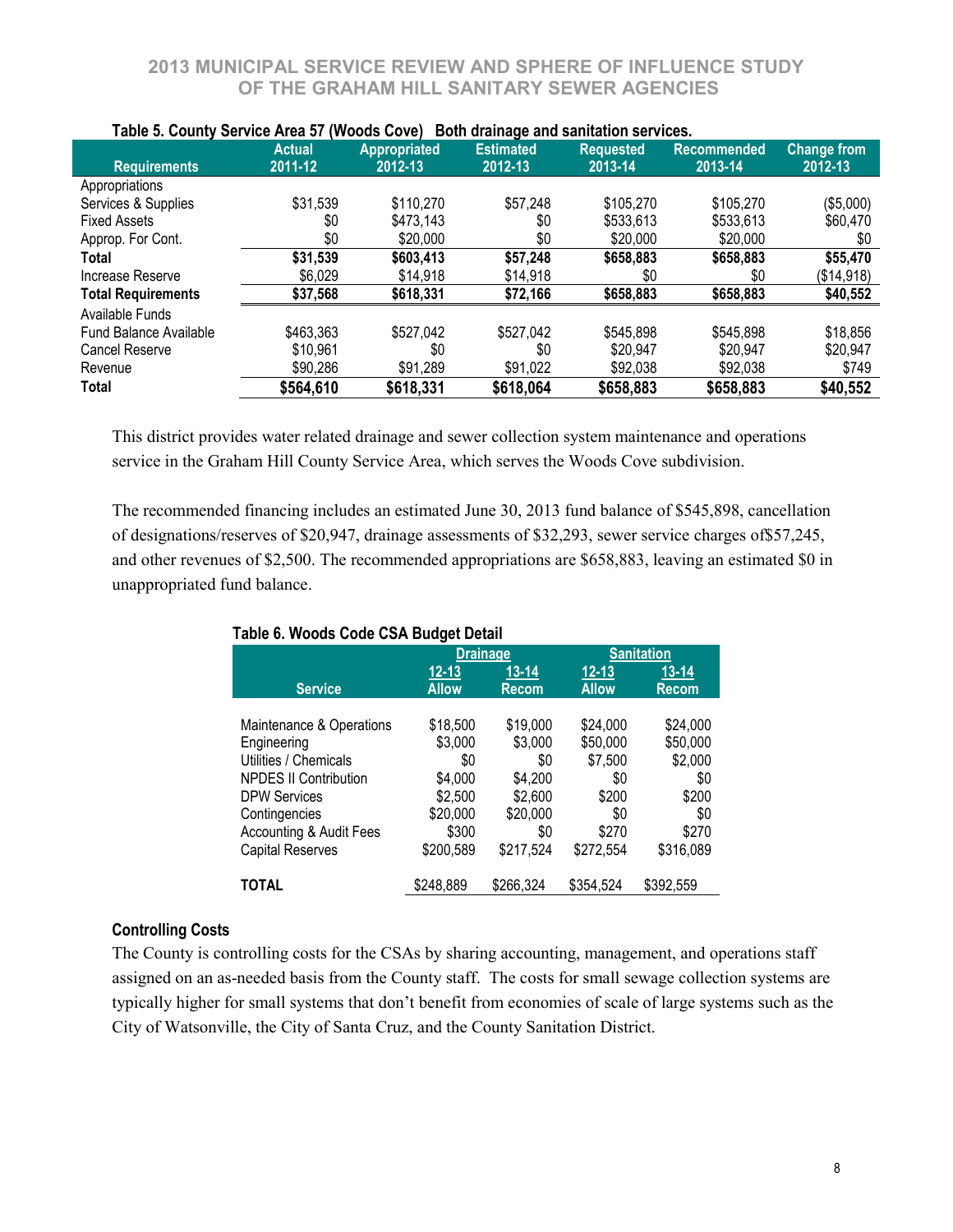The following table summarizes the current connection and monthly sewer charges for County Service Area 10, County Service Area 57S, and the proposed County Service Area 10 charges if the sphere amendment and reorganization are completed. The proposed charges would not result in any increases. Under the proposed charges, Woods Cove customers would see their monthly rates go down \$53.79. Under the proposed charges, connection fees would go down \$1,676 in the Rolling Woods.

|                                                  | <b>CSA</b><br><b>Monthly</b><br><b>Service</b><br><b>Charges</b> | City<br>Monthly<br><b>Service</b><br>Charges | <b>Total</b><br><b>Monthly</b><br><b>Service</b><br>Charges | <b>CSA</b><br>Connection<br>Fee | <b>CSA</b><br>Assessment/<br><b>Trunkline Fee</b> | City<br>Connection<br>Fee | <b>Total</b><br>Connection<br>Fee |
|--------------------------------------------------|------------------------------------------------------------------|----------------------------------------------|-------------------------------------------------------------|---------------------------------|---------------------------------------------------|---------------------------|-----------------------------------|
| Rolling Woods<br><b>CSA 10</b><br>Sept. 2013     | \$32.26                                                          | \$40.50                                      | \$72.76                                                     | \$2,000                         | \$8,810                                           | \$2,200                   | \$13,010                          |
| Woods Cove<br><b>CSA 57S</b><br>Sept. 2013       | \$86.05                                                          | \$40.50                                      | \$126.55                                                    | Not applicable                  |                                                   |                           |                                   |
| Proposed<br>Reorganized<br><b>CSA 10</b><br>2014 | \$32.26                                                          | \$40.50                                      | \$72.76                                                     | \$2,000                         | \$7,134                                           | \$2,200                   | \$11,334                          |

|  | <b>Table 7. Current and Projected Charges</b> |
|--|-----------------------------------------------|
|--|-----------------------------------------------|

*Determination MSR 4. Financial ability of agencies to provide services.*

- *a. The anticipated costs for operating the County Service Area 10 collection and transmission system within the proposed expanded sphere of influence are within the projected revenues of County Service Area 10.*
- *b. The City of Santa Cruz Wastewater Plant is operating as an enterprise account by the City of Santa Cruz. The costs of operating the plant are currently covered by wastewater rates.*

*Determination MSR 5. Status of, and opportunities for, shared facilities. Both the current set-up of two county service areas (CSA 10 and 57), and the proposal for a single county service area (expanded CSA 10) utilize one transmission main and the City's treatment plant. Both set-ups utilize the Board of Supervisors for governance, acting as the governing authority of the county service area, and the County Department of Public Works for operations.*

## **1.6 Government Structure Options**

## **How Many CSAs?**

The previous service review for County Service Areas 10 and 57 identified consolidation as an option, but did not quantify the potential benefits and did not specify if one of the existing agencies should be the successor agency or if a new county service area should be formed to be the successor agency. The County, in preparing its application to LAFCO, consulted with LAFCO staff and analyzed the economies of each of the options.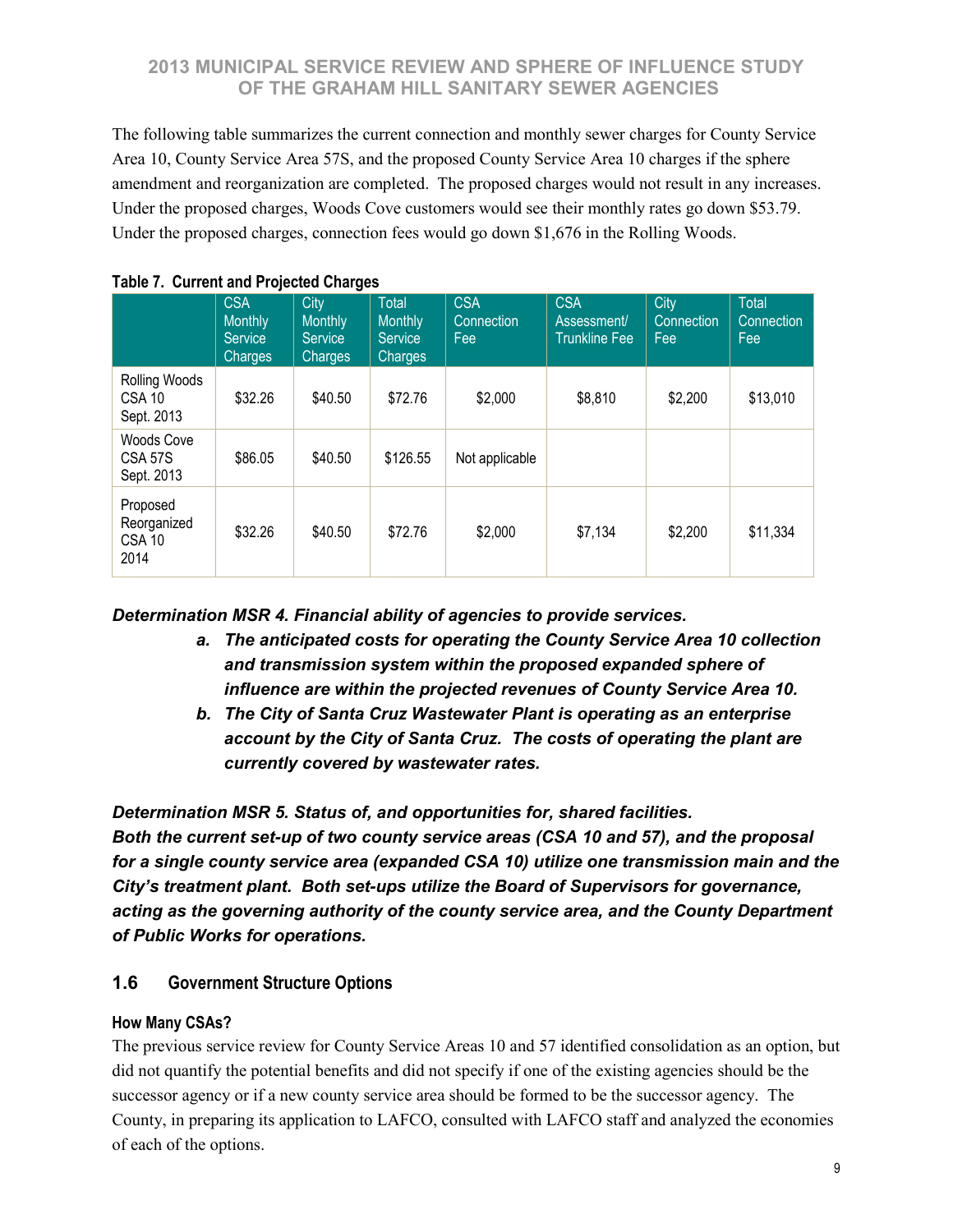| <b>OPTION</b>                                   | <b>OPERATING</b> | <b>COST</b>          | <b>ADMINISTRATIVE</b>                                                         |                     |
|-------------------------------------------------|------------------|----------------------|-------------------------------------------------------------------------------|---------------------|
|                                                 | <b>BENEFITS</b>  | <b>BENEFITS</b>      | <b>BENEFITS</b>                                                               |                     |
| Status Quo, Keep<br>Two CSAs                    | No change        | No change            | No change                                                                     |                     |
| Form new CSA,<br>Dissolve CSA 10<br>and CSA 57S | No change        | Some cost<br>savings | One budget<br>One rate structure                                              |                     |
| Keep CSA 10<br>and Dissolve<br>CSA 57S          | No change        | Some cost<br>savings | One budget<br>One rate structure<br>CSA 10 rates a good<br>fit for bigger CSA | Chosen by<br>County |
| Keep CSA 57S<br>and Dissolve<br>CSA 10          | No change        | Some cost<br>savings | One budget<br>One rate structure                                              |                     |

## **Table 8. Reorganization Options**

In June 2013, the Board of Supervisors, acting as the governing body of County Service Area 10 and County Service Area 57 received the staff report and public comment. The Board decided to proceed with a consolidation of the two CSAs with CSA 10 Rolling Woods to be the successor agency. This option has the advantage that the service charges of CSA 10 are close to the amount needed to operate the expanded CSA, and the CSA 10 connection fees can be lowered slightly for the projected connection fees in the expanded CSA.

## **1.7 Local Accountability and Governance**

In accordance with State law, County Supervisors act at the Board of each county service area and receive no additional compensation for these responsibilities. Santa Cruz County staff from the Public Works Department manages the wastewater services for each of the CSAs. The County has established procedures and protocols for public notice of meetings and Board actions.

County Service Areas are included in the County budget process and are audited by the independentlyelected County Auditor. The county service area budgets are available to the public on the County's website at:

--County Administrator's Recommended Budget:

[www.co.santa-cruz.ca.us/Government/BudgetandFinancialReports/FY201314ProposedBudgetDocuments.aspx](http://www.co.santa-cruz.ca.us/Government/BudgetandFinancialReports/FY201314ProposedBudgetDocuments.aspx) --Adopted Budget [www.co.santa-cruz.ca.us/aud/budgets.htm](http://www.co.santa-cruz.ca.us/aud/budgets.htm)

The Board meetings are held at 701 Ocean Street, Santa Cruz, on Tuesday mornings beginning at 9:00 a.m. Audio coverage is available through the County's website [www.co.santa-cruz.ca.us](http://www.co.santa-cruz.ca.us/) , and video coverage is available through the two cable TV companies that serve Santa Cruz County.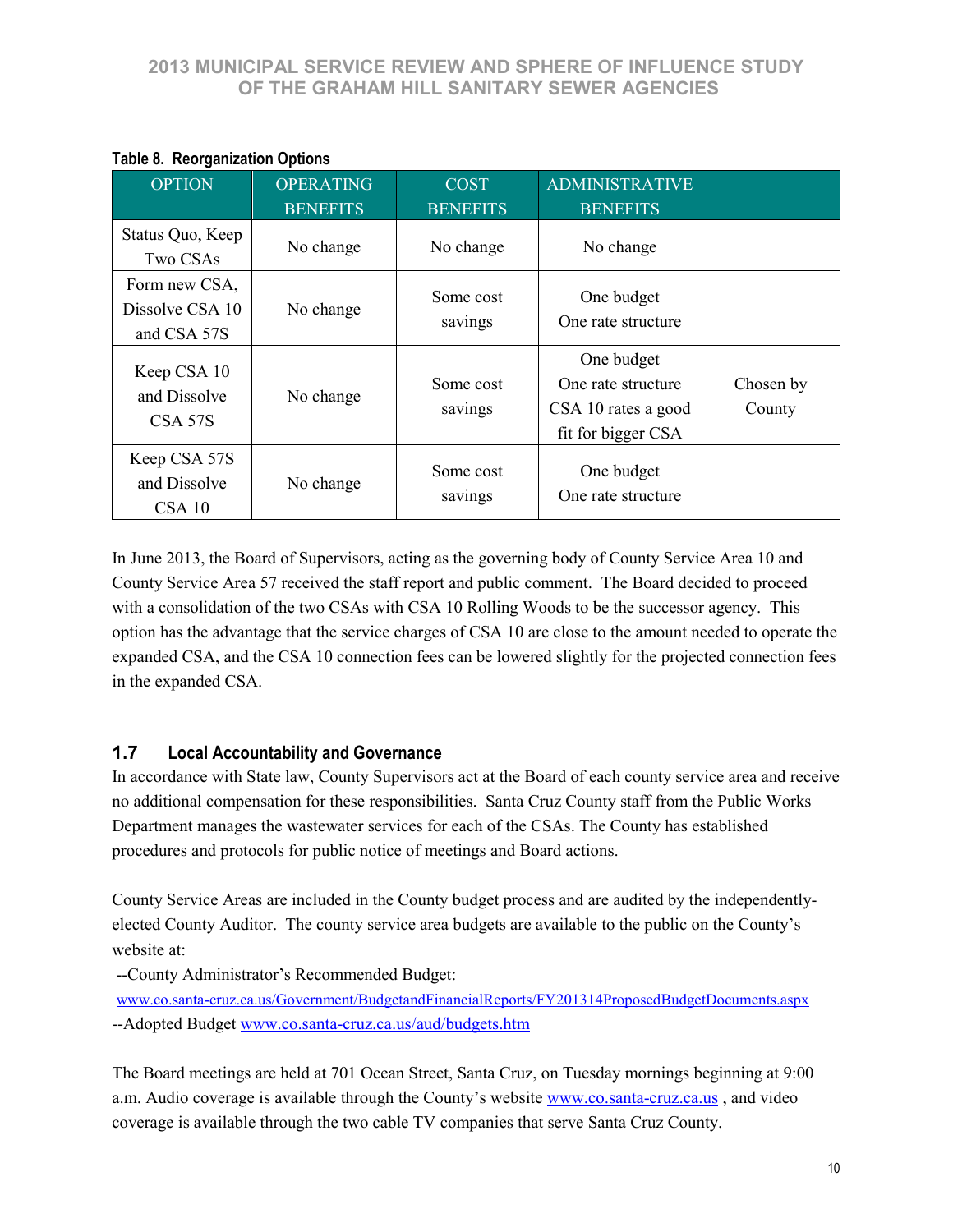Following a recommendation of the Santa Cruz County Grand Jury, Santa Cruz LAFCO asks each agency subject to a service review whether they have adopted a mission statement, and whether their governing board has adopted rules to govern the board meetings. Santa Cruz LAFCO maintains a file which public agencies may use as a resource when considering adopting or revising mission statements and meeting rules. The Santa Cruz County Board of Supervisors has not adopted a mission statement for CSA 10 or CSA 57. The Board of Supervisors follows Sturgis Standard Code of Parliamentary Procedure.[7](#page-11-0)

#### Board

| <b>Board Member</b>    | <b>Title</b> | <b>Term of Office</b> |
|------------------------|--------------|-----------------------|
| Greg Caput             | Supervisor   | 2014                  |
| <b>Neal Coonerty</b>   | Supervisor   | 2014                  |
| Zach Friend            | Supervisor   | 2016                  |
| John Leopold           | Supervisor   | 2016                  |
| <b>Bruce McPherson</b> | Supervisor   | 2016                  |

#### Staff

 $\overline{a}$ 

| <b>County Service Areas 10 and 57</b> |                                                  |  |  |  |
|---------------------------------------|--------------------------------------------------|--|--|--|
| Contact:                              | John Presleigh, Director of Public Works         |  |  |  |
| Address:                              | 701 Ocean Street, Room 410, Santa Cruz, CA 95060 |  |  |  |
| Phone Number:                         | (831) 454-2160                                   |  |  |  |
| Fax Number:                           | (831) 454-2835                                   |  |  |  |
| Email/Website                         | Rachel.Lather@co.santa-cruz.ca.us                |  |  |  |
| Types of Services:                    | Wastewater collection, treatment                 |  |  |  |

*Determination MSR 6. Accountability for community service needs, including governmental structure and operational efficiencies.*

*a. As dependent districts of the County, county service areas operate with limited overhead costs. Budget and rate hearings are conducted by the Board of Supervisors, acting as the governing authority of the county service area.*

*Determination MSR 7. Any other matter related to effective or efficient delivery, as required by commission policy.*

*a. With the preparation of each service review, Commission policy requires identification of agency mission statements and rules of order adopted by the agencies subject to the review. The Board of Supervisors, acting as the governing authority of the county service area, has not adopted a mission statement for County Service Area 10 or County Service Area 57. The Board has adopted Sturgis Standard Code of Parliamentary Procedure to cover the conduct of its meetings.*

<span id="page-11-0"></span> $7$  September 19, 2013 telephone conversation with County of Santa Cruz Clerk of the Board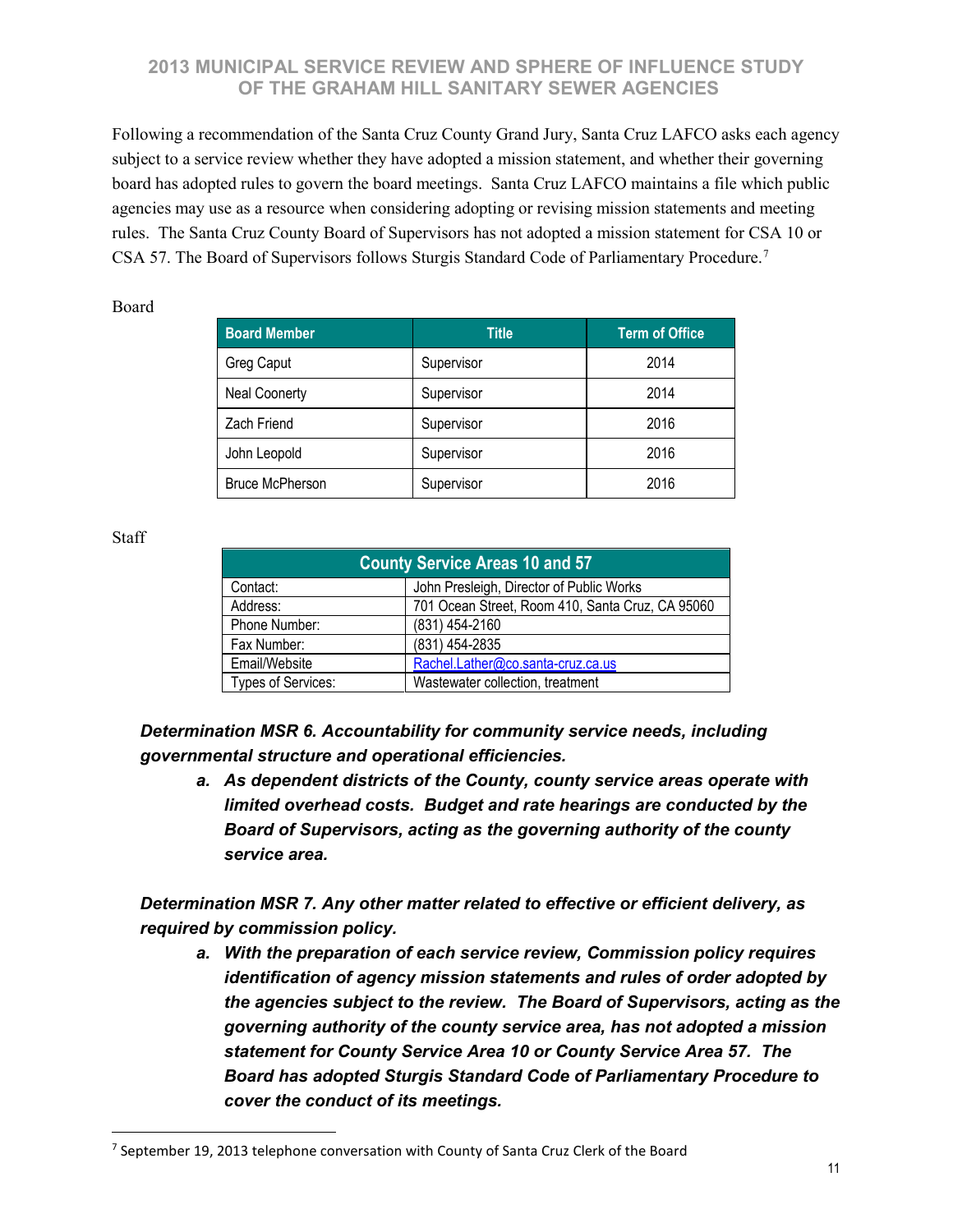## **2.0 SPHERE OF INFLUENCE STUDY FOR COUNTY SERVICE AREA 10 (ROLLING WOODS) AND COUNTY SERVICE AREA 57 (WOODS COVE)**

## **2.1 Sphere of Influence Review**

Among its objectives<sup>[8](#page-12-0)</sup>, LAFCO is authorized to perform studies which will contribute to the logical and reasonable development of local governments to provide for the present and future needs of each county and its communities. State law<sup>[9](#page-12-1)</sup> further provides that, in order to carry out its responsibilities for planning and shaping the logical and orderly development of local government agencies, the Local Agency Formation Commission shall develop a sphere of influence of each local governmental agency within the county and review the sphere every five years. 'Sphere of Influence' means a plan for the probable physical boundaries and service area of a local government agency.[10](#page-12-2)

LAFCO uses adopted spheres of influence to discourage inefficient development patterns and to encourage the orderly expansion of local government agencies. Spheres of influence are used to:

a. Provide long-range guidelines for the efficient provision of services and timely changes of governmental organization.

b. Discourage duplication of services by two or more local government agencies.

c. Guide the Commission in considering individual proposals for changes of organization.

d. Identify the need for specific reorganization studies.

## **2.2 Current Spheres and Services**

LAFCO's last sphere review for County Service Area 10 (Rolling Woods) and 57 (Woods Cove) was studied in the Countywide Service Review<sup>11</sup> and adopted by LAFCO Resolution No. 2008-1.

 $\overline{a}$ 

<span id="page-12-0"></span><sup>8</sup> Government Code Section 56301

<span id="page-12-1"></span><sup>9</sup> Government Code Section 56425

<span id="page-12-2"></span><sup>10</sup> Government Code Section 56076

<span id="page-12-3"></span><sup>11</sup> Available at:<http://santacruzlafco.org/CSR.html>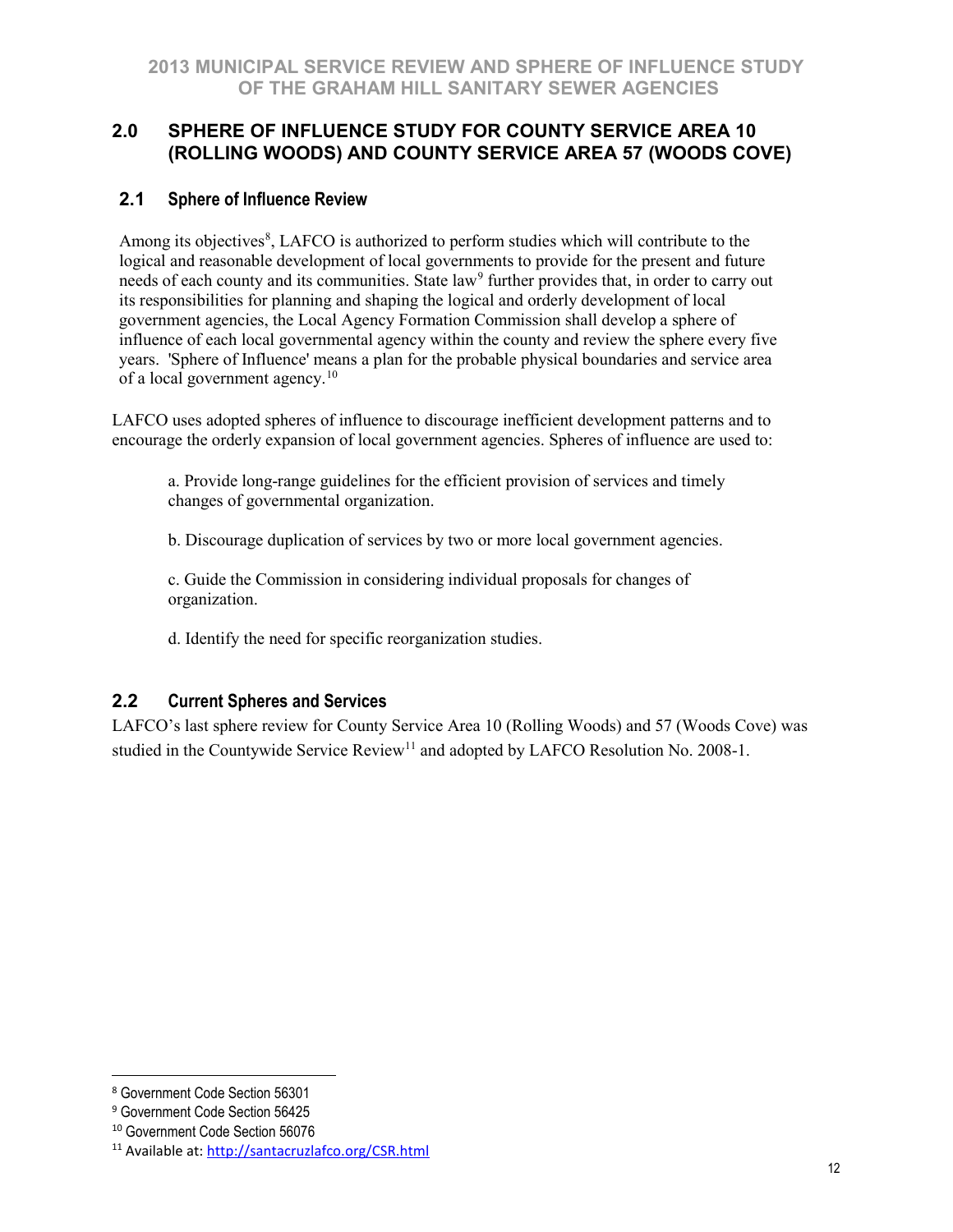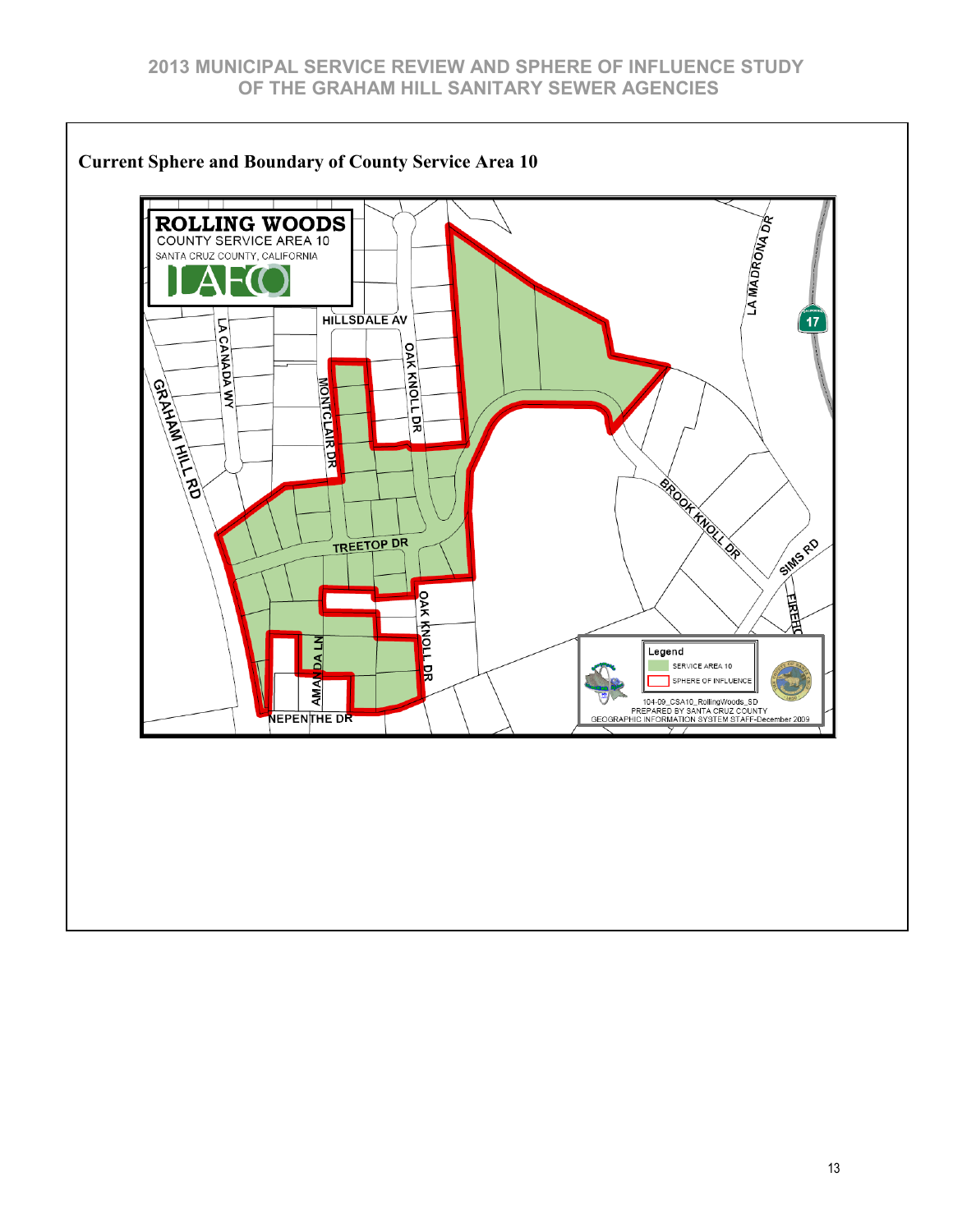

The area subject to this study is the Graham Hill Road corridor north of the Santa Cruz City limits. The area is designated on the County General Plan for very low density urban residential uses. Two areas are sewered: Woods Cove and southern Rolling Woods. There are 94 connections in those two areas. The rest of the study area is substantially developed as singlefamily homes with individual septic systems. The principal reason to consider a sphere expansion is to make the Graham Hill sanitary sewer available for the 220 homes outside either CSA. The homes are generally 40 to 50 years old and some are experiencing septic problems. Within the two CSAs there are 3 houses that are not connected to the sewer, and 5 vacant residential lots. Outside the CSAs and inside the proposed sphere expansion, there are approximately 10 vacant residential lots.

There is no agricultural land in the study area. Henry Cowell Redwoods is located northwest of the study area, but it is not proposed to be included in the expanded CSA. Both Woods Cove and Pasatiempo have preserved open space within their communities. The proposed expansion of the sanitary sewer CSA in the Graham Hill Road corridor is not expected to impact these open spaces.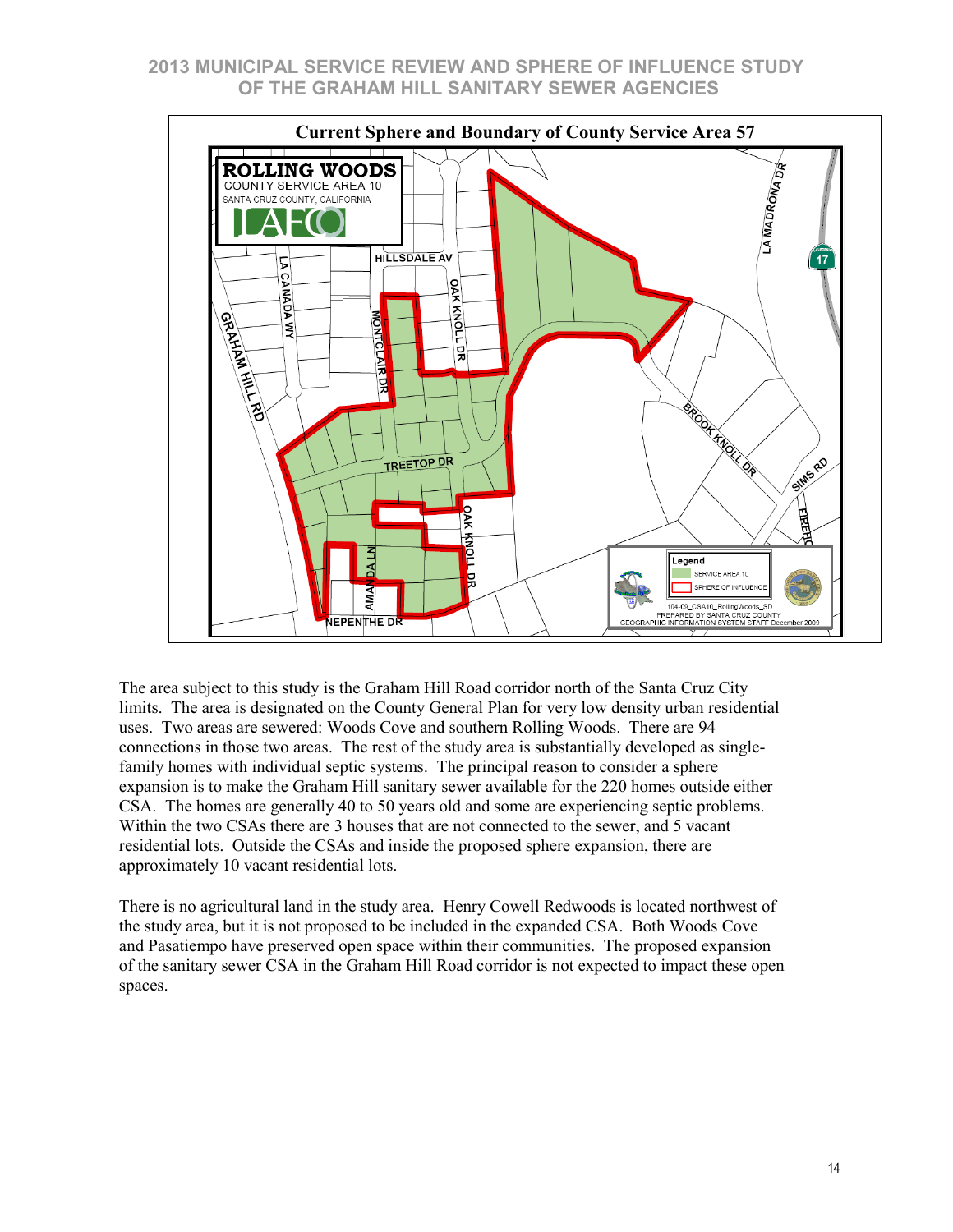

## **2.3 State and Local Policies**

 $\overline{a}$ 

Santa Cruz LAFCO's Sphere of Influence Polices<sup>[12](#page-15-0)</sup> encourage the consolidation of small single-purpose special districts when efficiencies can be achieved (Policy Guideline 11). When more than one agency could serve an area, LAFCO will base its sphere decisions on service capabilities, costs, and the desires of the community that will be served. Santa Cruz LAFCO's Standards for Evaluating Proposals<sup>[13](#page-15-1)</sup> contain a standard that discourages an agency from providing services outside the agency's boundaries:

**"**Standard 2.2.8 LAFCO will review each proposal and take actions needed to encourage timely annexations to discourage agencies from extending services by agreement without annexing to the agency."

<span id="page-15-0"></span><sup>12</sup> Available at: <http://santacruzlafco.org/Library/Sphere%20Policies%202011.pdf>

<span id="page-15-1"></span><sup>13</sup> Available at:<http://santacruzlafco.org/Library/Standards%20for%20Evaluating%20Proposals%202011.pdf>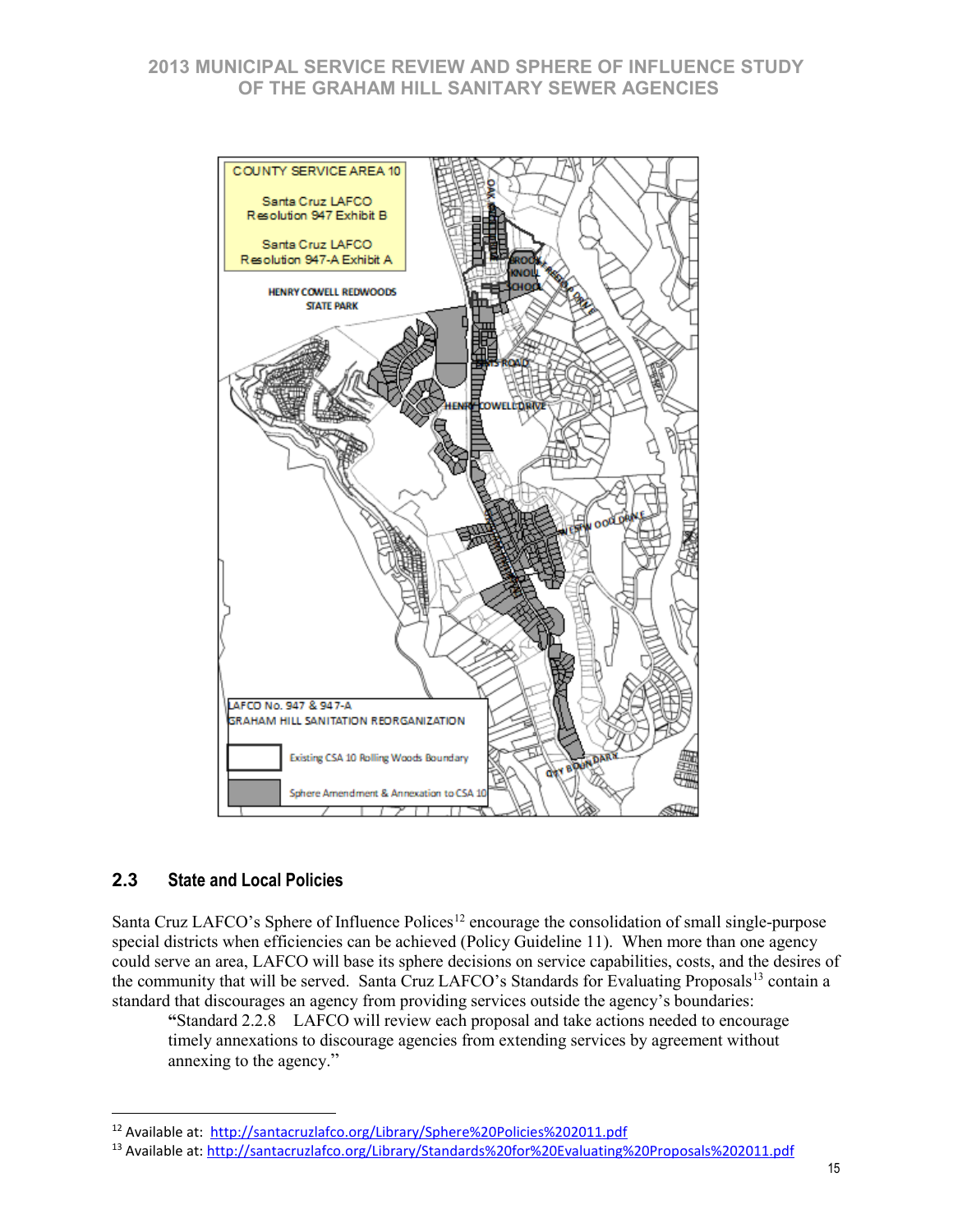Brook Knoll School, located at 151 Brook Knoll Drive, Santa Cruz on Assessor's Parcel Number 067- 351-14 is connected to the Rolling Woods sanitary sewer. It is outside the boundaries of CSA 10, and not included in the map of the proposed expanded sphere of influence for CSA 10. The Commission should consider adding that parcel to the CSA 10 (Rolling Woods) expanded sphere.



As discussed earlier in this report<sup>14</sup>, both the Graham Hill sewer main and the City Wastewater Treatment Plant have sufficient capacity to handle the additional 238 connections if all property owners within the expanded CSA 10 sphere choose to connect to the sewer.

It is sometimes important to indentify social and economic communities of interest in a sphere study, and then to determine if it is important to draw the sphere boundary to include or exclude certain communities. These are not important for this study. The proposal is based upon engineering criteria for parcels that are easily served from the existing sewer main.

## **2.4 Conclusion**

The single-expanded County Service Area 10 (Rolling Woods) sphere of influence proposal is generally consistent with State and Santa Cruz LAFCO policies. The single, larger sphere of influence will promote the efficient provision of sanitary sewer services along the Graham Hill corridor study area.

The proposed CSA 10 sphere of influence would be more consistent with Santa Cruz LAFCO's policies if Brook Knoll School were added (APN 067-351-14).

The storm drainage functions of County Service Area 57 (Woods Cove) should remain as a separate CSA. If Woods Cove is annexed to CSA 10, the sanitary sewer assets and liabilities of CSA should be transferred to CSA 10, and the drainage facilities should remain in CSA 57.

## **2.5 Sphere Determinations**

The sphere of influence determinations are based upon data and discussion in both sections of this study: Section 1 2013 Municipal Service Review and Section 2 Sphere of Influence Study of the Graham Hill Sanitary Sewer Agencies. The Sphere of Influence Determinations are required by Government Code Section 56425. The Sphere of Influence Determination will be carried over into any resolution that LAFCO adopts to approve and implement this study.

 $\overline{a}$ 

<span id="page-16-0"></span><sup>&</sup>lt;sup>14</sup> Pages 4 and 5